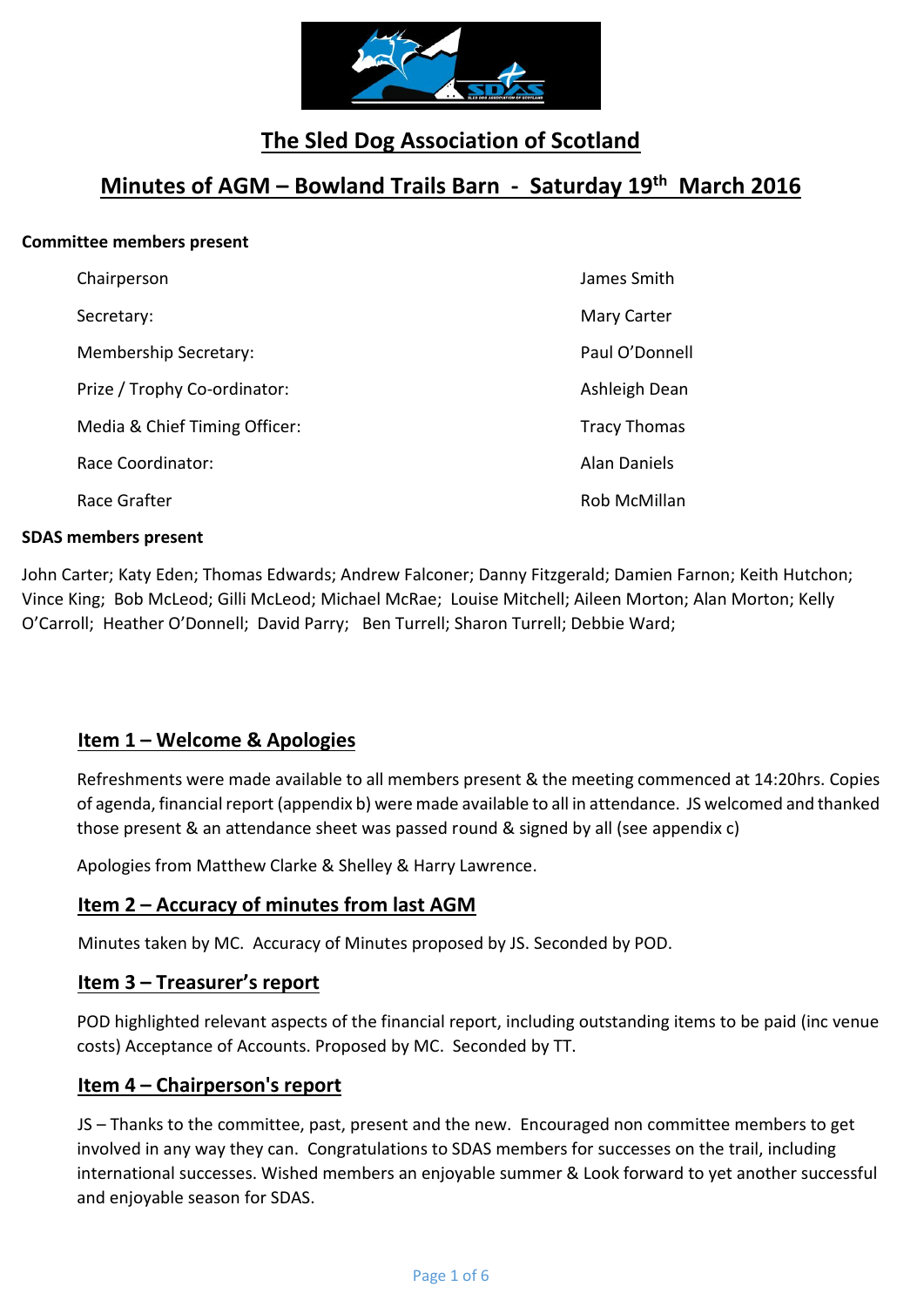#### **Item 5 – Election of Officials**

#### **Voting for committee members:**

|    |                                                           |                                                                                                                                                                                                        | <u>For</u> | <b>Against</b> |  |
|----|-----------------------------------------------------------|--------------------------------------------------------------------------------------------------------------------------------------------------------------------------------------------------------|------------|----------------|--|
|    | <b>Alan Daniels</b>                                       | Seconded by James Smith                                                                                                                                                                                | 23         | $\mathbf 0$    |  |
|    | (Current Race and Events Coordinator)                     |                                                                                                                                                                                                        |            |                |  |
|    | Daniel Fitzgerald                                         | Seconded by James Smith                                                                                                                                                                                | 23         | 0              |  |
|    | Heather O'Donnell                                         | Seconded by James Smith                                                                                                                                                                                | 23         | $\mathbf 0$    |  |
|    | Paul O'Donnell                                            | Seconded by James Smith                                                                                                                                                                                | 23         | $\mathbf 0$    |  |
|    | (Current Membership Secretary & Treasurer)                |                                                                                                                                                                                                        |            |                |  |
|    | <b>Tracy Thomas</b>                                       | Seconded by James Smith                                                                                                                                                                                | 23         | 0              |  |
|    | (Current Media / Promotion & Timing Wizard)               |                                                                                                                                                                                                        |            |                |  |
|    | Debbie Ward                                               | Seconded by James Smith                                                                                                                                                                                | 23         | 0              |  |
|    | <u>Item 6 – Proposals</u>                                 |                                                                                                                                                                                                        |            |                |  |
| 1) | Proposed by Mary Carter, Seconded by James Smith          |                                                                                                                                                                                                        |            |                |  |
|    |                                                           | To adopt the WSA Ethics paper as an appendix to the SDAS constitution. (see appendix a)                                                                                                                |            |                |  |
|    | publicly stating the welfare aspect of our sleddogs life. | Supporting Statement: As part of SDAS's obligation as member of the WSA. Useful publication for SDAS<br>when approaching potential sponsors or land owners. Maintaining our current high standards and |            |                |  |
|    | <b>Voting</b>                                             |                                                                                                                                                                                                        | 23         | 0              |  |
|    | 2) Proposed by Mary Carter, Seconded by James Smith       | To adopt the WSA Dog Transportation guidelines as an appendix to the SDAS constitution. (see appendix                                                                                                  |            |                |  |

b)

Supporting statement: As per WSA guidelines. Ensuring our members transport their dogs appropriately.

| <b>Voting</b> |  | <br>ر ے | 0 |
|---------------|--|---------|---|
|               |  |         |   |

3) Proposed by Rob MacMillan, Seconded by Tracy Thomas

Proposal: to change SDAS Local Race Rule 24

Currently reads: 24) The following classes and junior age categories may be offered at all SDAS events….

DCMJ; DCWJ - 1 dog Canicross 8 - 15 years Boys / Girls

Proposed change to:

DCMJ; DCWJ - 1 dog Canicross 7 - 15 years Boys / Girls (7 year olds must be accompanied by an adult who is also attached to the dog) .

Supporting statement: children under the age of 8 regularly train, supervised by parents. Junior classes for age 7-10 have been successfully run by other race organisations, the junior musher and accompanying adult have both been attached to the dog. The adults presence if purely for safety and they should remain behind the child/dog team throughout the race.

#### **Voting 23 0**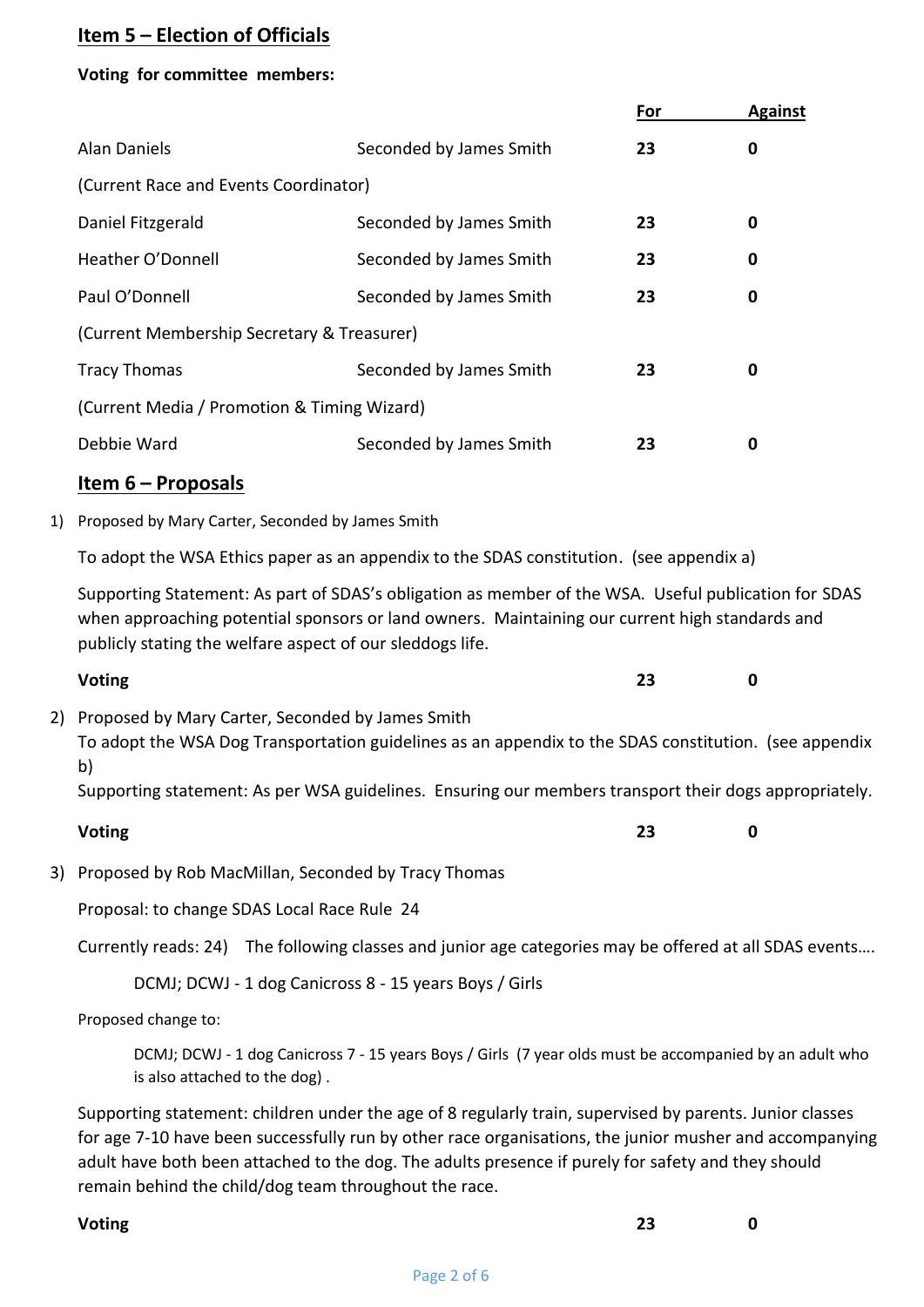4) Proposed by Rob MacMillan, Seconded by Tracy Thomas To alter the running order of classes

Currently – large team classes are predominantly run first with the smaller tams running last. There is no rule which specifies a set running order.

Wish to reverse the running order of classes to afford smaller teams the opportunity to run earlier in the day. Alternated between races.

Supporting statement: at the recent race at Rothes the start time was altered to 11am. Had the start time been 8.30, which would normally be the start time, and had a reversal of run order been in place, the large teams would have been running at 11am. At the recent race at Ford the cani cross teams were run earlier in the run order.

Compromise if agreement can not be reached – alternate between large & small teams. eg. 8 dog rig, 1 dog bike, 1 dog scooter, 6 dog rig, 2 dog rig, 4 dog rig, cani cross, 3 dog rig or varied combination.

#### *Discussion followed regarding the reasoning and merits of the current running order, inc relationship of speed / overheating; members of public; helpers lists; reducing 'down time' between classes.*

#### **Voting 1 16**

Further Proposal submitted on subject following discussion & with regard to 'compromise' in supporting statement

#### **Proposal By Mary Carter, Seconded by Jambo Smith**

#### **Addition to SDAS Local rule 24**

**Class running order will be based on team size and / or speed, but may be subject to some variation to facilitate the smooth running of the event.**

#### **Voting 23 0** 5) Proposal by Rob MacMillan, Seconded by Tracy Thomas Amendment to SDAS Local Race rule 24 Currently reads: DBM /DBW; DBMNB / DBWNB; DBMNB other / DBWNB other – 1 dog Bikejor combined Men / Women Amendment to: DBM /DBW; DBMNB / DBWNB; and DBJ – 1 dog Bikejor combined Men / Women and juniors 10 – 15yrs

Currently – the only class for juniors is canicross or rig.

Supporting statement: the purchase of a rig for a junior is an expensive one, particularly when the junior may outgrow it quickly. The majority of children own a bike. Introducing a bikejor class would be a method of allowing and encouraging more juniors to take part in the sport. The junior would be followed round the trail by an adult on a bike, the adult would be present simply for safety and should remain behind the junior/dog team for the duration of the race.

**Voting 24 0**

### **Further proposal that Junior bikejor be a combined class for all male / female / open / Nordic**

#### **Voting 24 0**

6) Proposed by James Smith, Seconded by Danny Fitzgerald. To remove DR8 class from SDAS event Supporting Statement: DR8 class is not suited to most SDAS race distances and type of trail.

**Discussion followed including potential future uptake; effect on smaller class entries; musher / dog / public safety; incidents outside of SDAS; trail suitability;**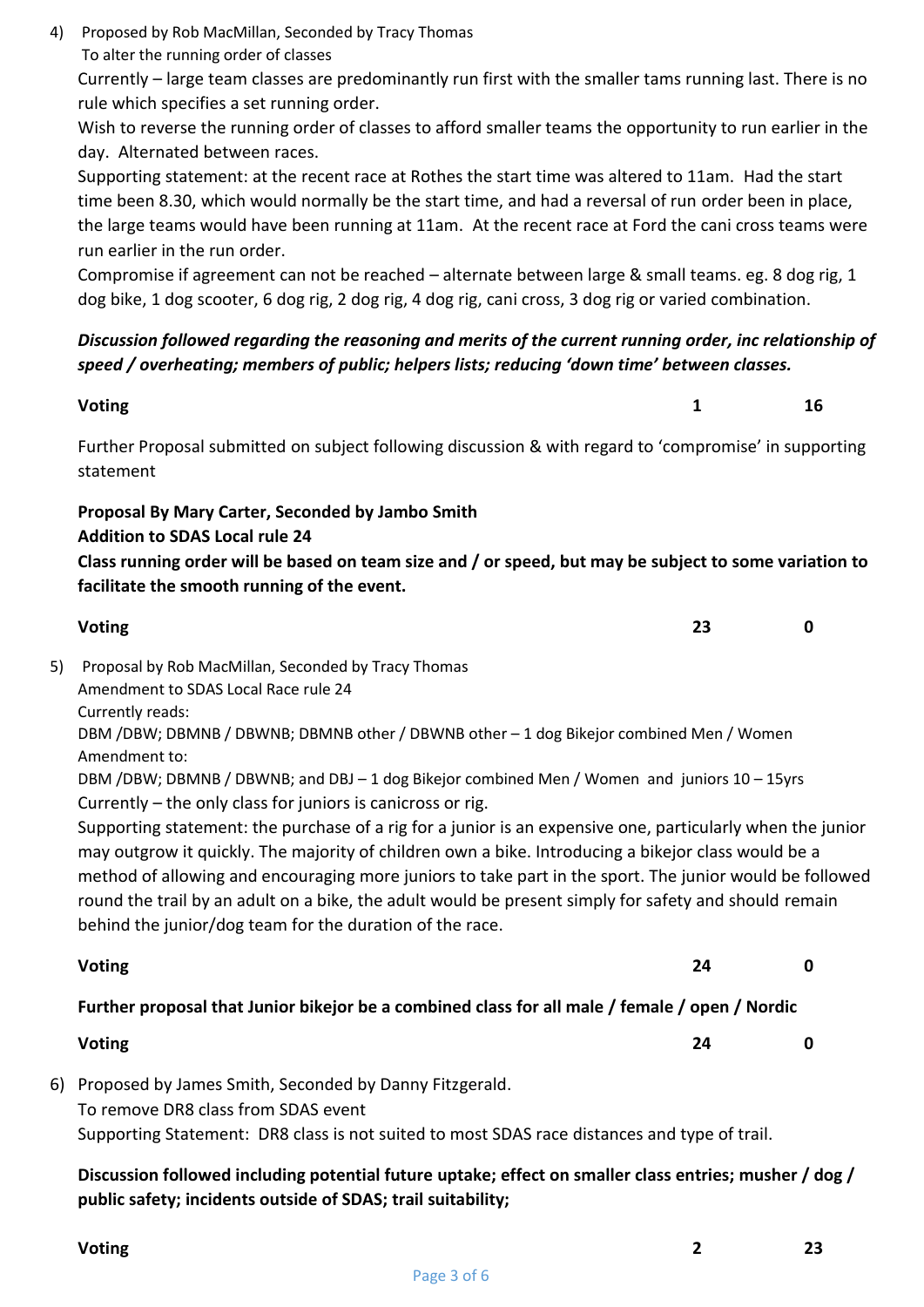**Further proposals following discussion: Ammendment to SDAS local race rule 24 regarding DR8** 

| Must use 4 wheeled rig only                                     | 16 |
|-----------------------------------------------------------------|----|
| Must have 1 season experience in DR6 prior to competing in DR8  | 16 |
| Competitors in DR8 class must be approved by committee majority |    |

7) Proposed by James Smith, Seconded by Ashleigh Dean.

To remove all NB other (Freight) classes

Supporting Statement: Past 3 years approx. total 3 freight teams entered. Freight teams are still welcome to run in with the RNB (Pure breed) classes. SDAS and it's sponsors are wasting money on prizes just in case Freight teams enter.

# **Voting 23 1**

8) Proposed by James Smith, Seconded by Heather O'Donnell. To seed each classes subsequent heats based on time only, with no separation in the running order for

Open and RNB teams. Supporting Statement: to reduce the down time between class categories, especially as there are a

number of open teams regularly finishing with a longer time than many RNB teams

**Discussion followed & proposal to include 'order at race organizers discretion' to avoid unnecessary overtaking where mis-haps on the trail may result in seeding anomalies.**

### **Item 7 – Any Other Competent Business**

**Voting**

**AM – encourage / remind those without marshal duties to offer to help starting teams. If you are unsure – folk will show you.**

**JS – For SDAS members to set a good example to new comers: abide by, and do not bend the rules; maintain high standards in all aspects of the sport; arrive promptly for marshal duties etc**

**MC – review DR2 – consensus to keep class as this year ie run as one class but award rig / scooter separately.**

**JS – Remind competitors to Ensure Timer (TT) is undisturbed – re introduce timing monitor for future events.**

**JS – Marshal kits Improve to include Marshal info / do's & don'ts; Dog Bowl & water; Dog lead; Marshal Bib; Radio communication (to be purchased) & to use Marshal signs on the trail to indicate marshal points.**

### **Item 8 – Thanks & Close of meeting**

**23 1**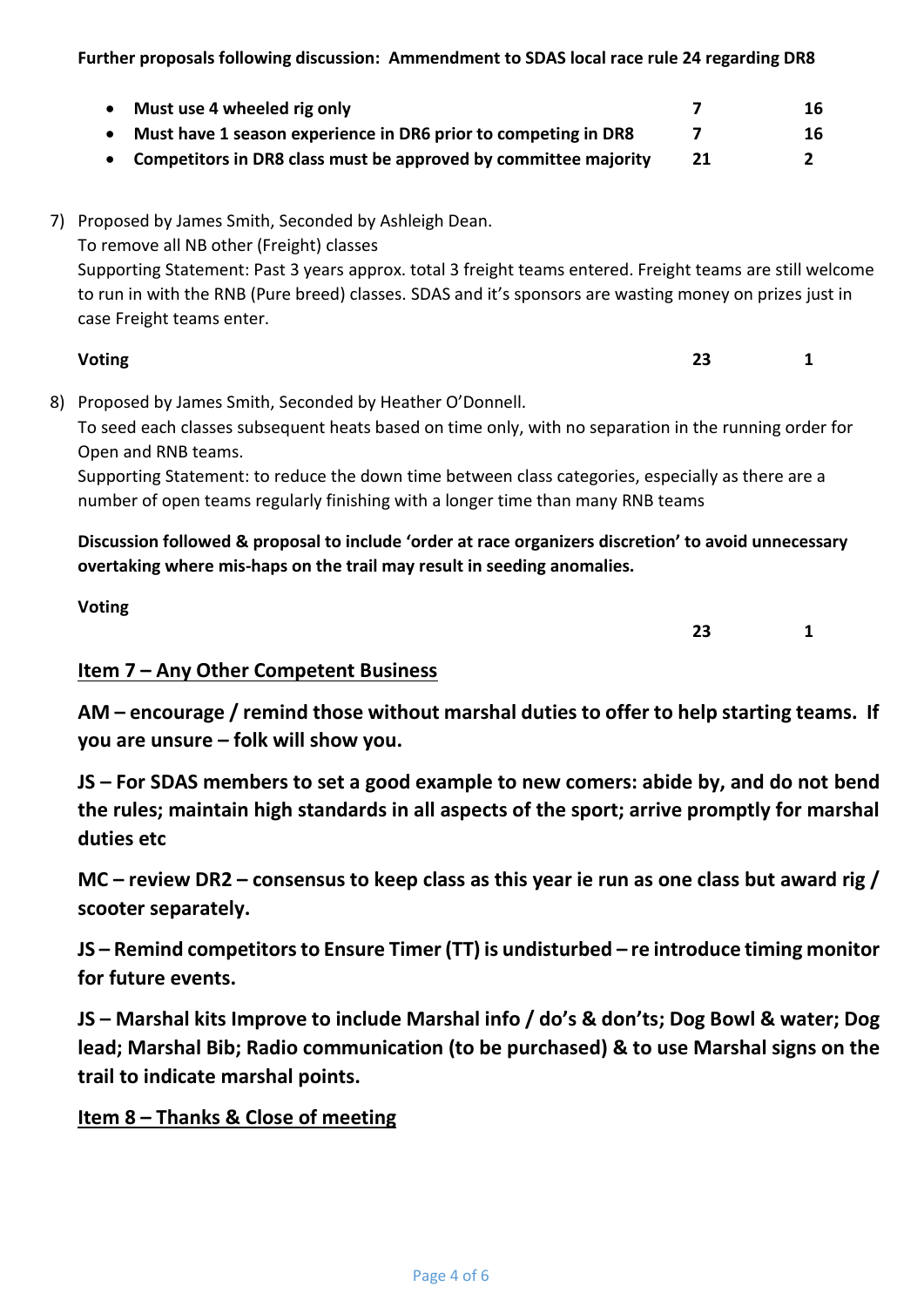#### **Ethical principles:**

The responsibility for a dog starts on the first day of ownership and lasts until the end of its life. The life expectancy of a healthy, medium to large dog averages between 12 to 14 years.

The top priority is to preserve and promote the physical and psychological health of the dog. In addition to the basic needs for food, care and excercise, it is important to provide an environment free of abuse and violence.

In addition to he basic needs of food, care and exercise are considered to be normal behaviours for having a dog, along with non-violent occurrences with the dog

Regular health checks, vaccinations and treatment of internal and external parasites are part of responsible dog ownership. Care must be adapted to the dog's natural needs and both social and psychological stimulation is important for maintaining physical and mental health.

When deciding how many dogs to own, it is important to consider how much money and time can be dedicated, and what zoning laws and living situation will allow. Keeping kennels the size one can care for properly will allow to avoid future problems.

The basic education of each dog is important for its welfare and safety.

Runs or pens must be large enough to allow dogs to perform most behaviors that are typical of their species. Good weather protection must be provided. Tethering is illegal and violates the Animal Protection Act.

The dog gor dogs should have his/her kennel area accessible with the ability for he/she too move around accordingly and be able to stay occupied. The dogs urge to move, the ability to learn and the other ways of a dogs being must be encouraged and supported.

Alone with that, a dog must have plenty of activities to get sufficient exercise; for example letting the dog free run. For this purpose, the activities mentioned above, should be to put as a standard for the basic training for a dog.

An exellent way of staying busy and active ist he sled dogging sport as well as the various other possibillities of dog sports in general.

It is important to properly train and condition dogs and never push them to perform beyond their capabilities. Usage of performane-enhancing drugs and harmful training methods are strictly prohibited.

A responsible Mushers will participate in events only with healthy, well trained and conditioned dogs. Ambition or financial motives should never overrule animal welfare.

Above all, it is unthinkable to shorten the life of a dog for financial reasons, lack of space or because the animal's performance is not up to expectations.

The killing of vertebrates is regulated by the Animal Protection Act of each country and clearly prohibits killing for above reasons.

Ethical people will grant their dog a pleasant last stage of life according to its age and health. This demonstartes their gratitude towards the animal for being a reliable friend and partner over many years.